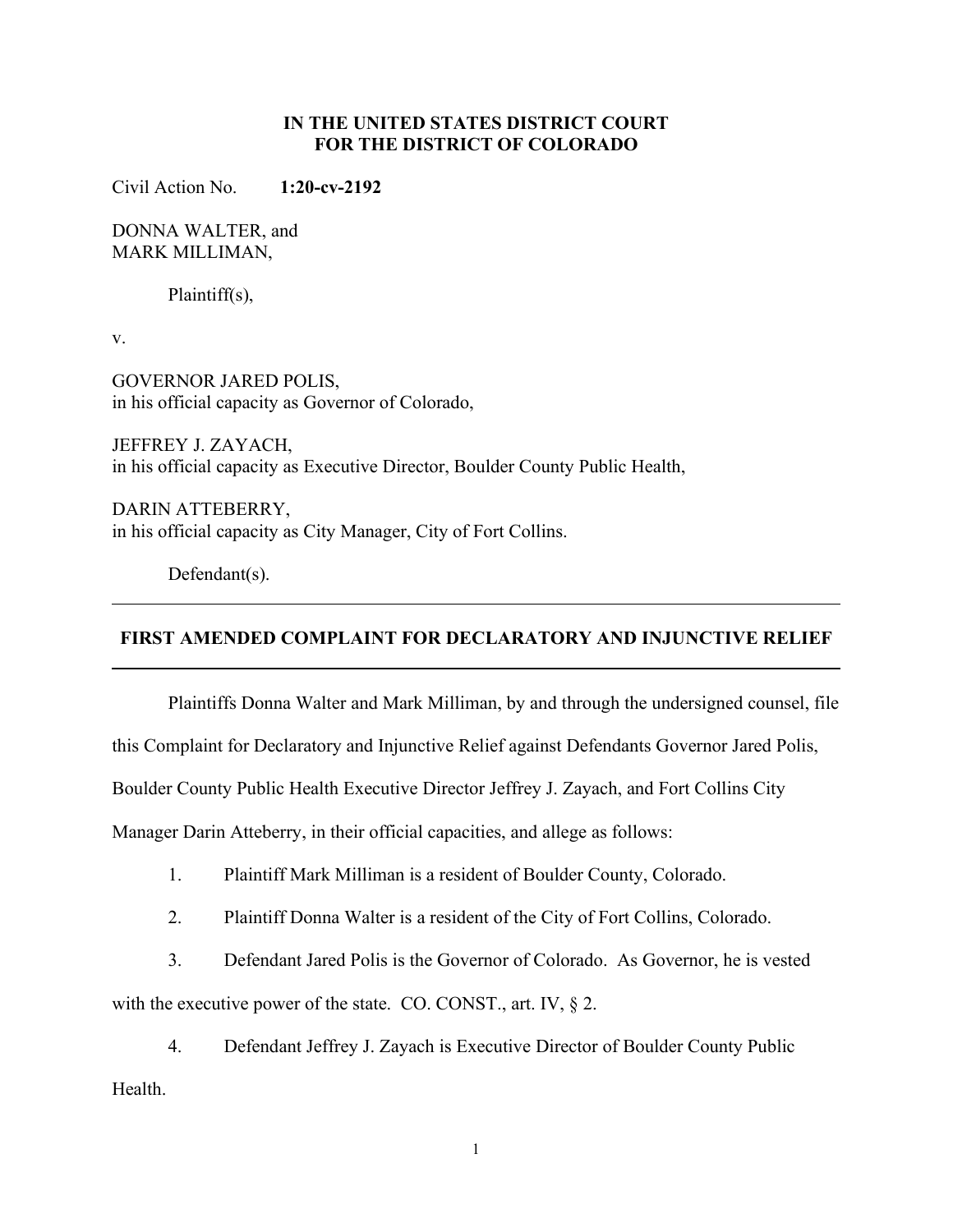5. Defendant Darin Atteberry is Fort Collins City Manager.

6. Defendants Governor Polis, Director Zayach, and Mr. Atteberry are sued in their official capacities only.

### **JURISDICTION AND VENUE**

7. This Court has original jurisdiction over the subject matter of this action pursuant to Title 28 U.S.C. §§ 1331 and 1343 because the matters in controversy arise under the United States Constitution and under 42 U.S.C. §1983. This Court has authority to award attorneys fees pursuant to 42 U.S.C. §1988.

8. Venue is proper in this district pursuant to 28 U.S.C. § 1391(b) because Defendants reside in this district and because a substantial part of the events and omissions giving rise to the claims herein occurred in this district.

9. This Court has the authority to enter a declaratory judgment and to provide injunctive relief pursuant to Rules 57 and 65 of the Federal Rules of Civil Procedure and 28 U.S.C. §§ 2201 and 2202.

### **STATEMENT OF FACTS**

10. Plaintiffs bring this action under 42 U.S.C. §§ 1983 and 1988 to remedy deprivations of rights, privileges, or immunities secured by the Constitution and laws of the United States.

11. Governor Polis proclaimed a disaster emergency in response to the COVID-19 epidemic. *Executive Order D 2020 003: Declaring Disaster Emergency Due to the Presence of Coronavirus Disease 2019 in Colorado*, March 11, 2020, available at https://bit.ly/3jE57mS (citing C.R.S. § 24-33.5-701, *et seq.*). The Colorado Disaster Emergency Act authorizes the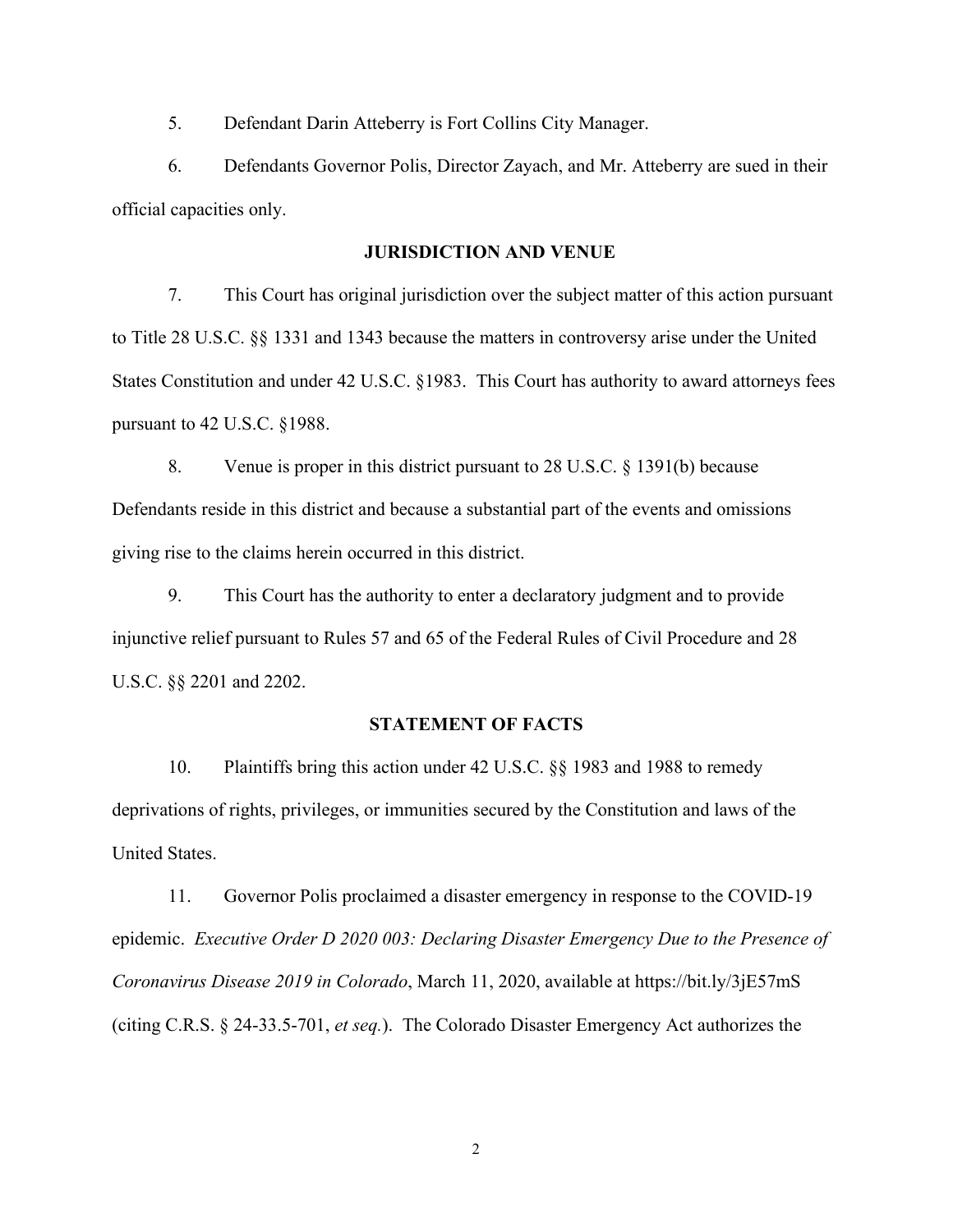governor to issue executive orders, proclamations, and regulations and amend or rescind them. C.R.S. § 24-33.5-704(2).

12. Governor Polis ordered Coloradans to stay at home and ordered all business to close other than those qualified as "Critical Businesses" ("lockdown order"). *Executive Order D 2020 017: Ordering Coloradans to Stay at Home Due to Presence of COVID-19 in the State*, March 25, 2020, available at https://tinyurl.com/yybgljxc.

13. US economic lock downs were based on a flawed computer model. Sheri Fink, *White House Takes New Line After Dire Report on Death Toll*, New York Times, March 16, 2020, available at https://tinyurl.com/wvxlpsl. UK Imperial College developed the computer model for a March 16 research report. Imperial College COVID-19 Response Team, *Report 9: Impact of non-pharmaceutical interventions (NPIs) to reduce COVID-19 mortality and healthcare demand* (2020), available at https://bit.ly/32Me5rk. The model predicted 2.2 million Americans would die without lockdowns. *Id.* at 7.

14. The UK Imperial College computer model predicted 500,000 British deaths, reduced to 20,000 deaths, two weeks later. Stephen Adams, *Professor who predicted 500,000 Britons could die from coronavirus and prompted Boris Johnson to order lockdown accused of having 'patchy record of modelling pandemics'*, UK Daily Mail, March 25, 2020, available at http://dailym.ai/2YUPkYX. *Id.* This model was "totally unreliable", according to experts who studied it. Peter Aitken, *Imperial College model Britain used to justify lockdown a 'buggy mess', 'totally unreliable', experts claim*, Fox News, May 16, 2020, available at https://fxn.ws/2YUih78.

15. Governor Polis also relied on a flawed computer model. Karl Dierenbach, *Insane Model Means Colorado's COVID-19 Policies Are Essentially Based on Tarot Cards*, The Federalist, August 13, 2020, available at https://tinyurl.com/y246pau3. That model predicted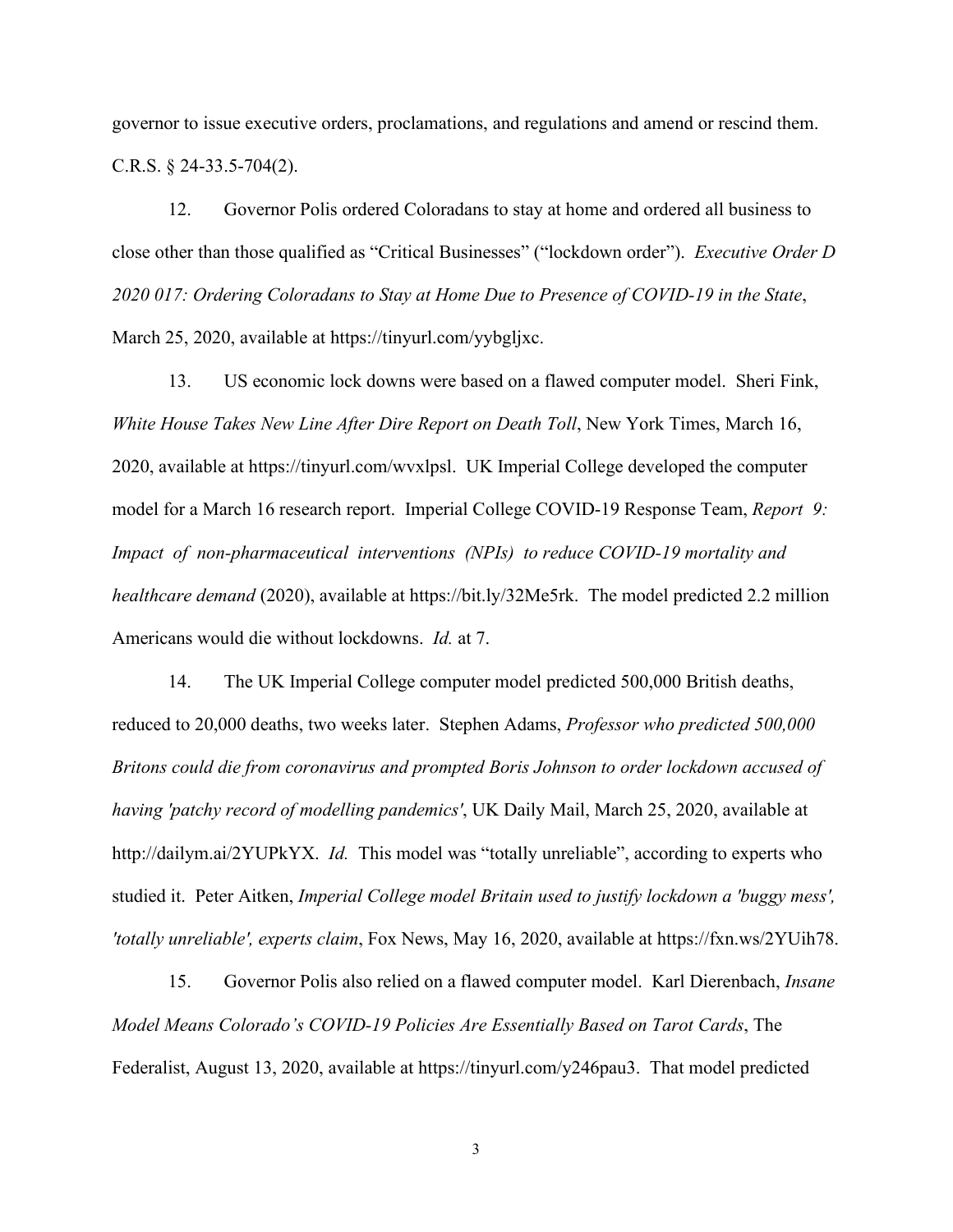80,000 Coloradans would die without mitigation. *Id.* The model's death rate predicts 4.5 million US deaths if applied to the US population (double the UK Imperial College Model). *Id.*

16. The computer model predictions were wrong. Only six percent of the more than 170,000 reported US COVID-19 deaths died from COVID alone (approximately 10,000). *Weekly Updates by Select Demographic and Geographic Characteristics*, Centers for Disease, Centers for Disease Control, September 2, 2020, available at https://tinyurl.com/y7gbmjlw. The other ninety-four percent averaged 2.6 additional causes of death. *Id.*

17. For children under age 18, the risk of death from COVID is one in one million according to CDC Director Robert Redfield. *COVID Webinar Series (Transcript): Robert Redfield, MD*, Buckeye Institute, July 14, 2020, available at https://tinyurl.com/y6xgcq5f. For people under age 50, the risk of death from COVID is one in ten thousand. *The infection fatality rate of COVID-19 in Stockholm*, Public Health Agency of Sweden, available at https://tinyurl.com/y5uevj85.

18. Deaths from cardiac arrests soared during Governor Polis' lockdown order. John Ingold, *Denver doctors may have found the answer to a pandemic mystery: What happened to all the heart attacks?*, Colorado Sun, August 17, 2020, available at https://tinyurl.com/yysw67dp. Heart attack deaths increased because fear of COVID-19 made people afraid to go to the hospital. Brain Krans, *Why the Heart Attack Death Rate Has Doubled During COVID-19*, Healthline, August 11, 2020, available at https://tinyurl.com/yy7byw6m.

19. Governor Polis ordered healthy people to wear non-medical face coverings in public indoor spaces. *Executive Order D 2020 138: Ordering Individuals in Colorado to Wear Non-Medical Face Coverings* at 1,2, July 16, 2020, available at https://tinyurl.com/y2e2cmo4. Governor Polis extended his order forcing healthy people to wear non-medical face coverings in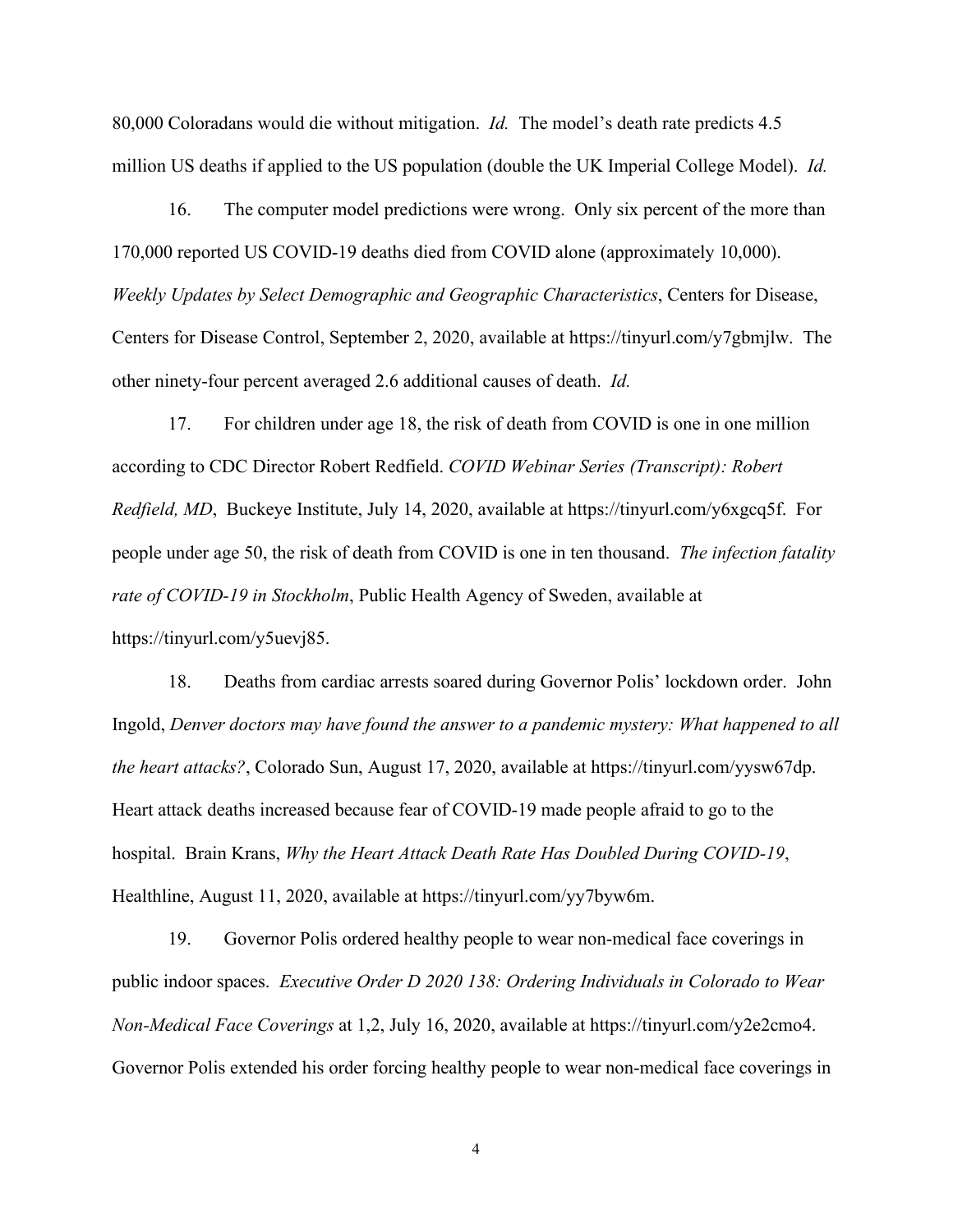public indoor spaces. *Executive Order D 2020 164: Ordering Individuals in Colorado to Wear Non-Medical Face Coverings* at 1, August 14, 2020, available at https://tinyurl.com/y49sp4ph.

20. Boulder County Public Health Director Jeffrey Zayach ordered healthy people to wear face coverings when outside their home and not able to maintain social distancing. *Boulder County Public Health Order 2020-04: Requiring Facial Coverings in Public*, June 29, 2020, available at https://tinyurl.com/yxdjnl5v. Director Zayach extended and amended his order requiring healthy people to wear masks when outside their home and not able to maintain social distancing. *Boulder County Public Health Order 2020-04: Extension and Amendment Requiring Facial Coverings in Public*, July 24, 2020, available at https://tinyurl.com/y5gzfab5.

21. Fort Collins City Manager Darin Atteberry ordered healthy people entering commercial or retail businesses to wear face coverings. *Fort Collins Emergency Regulation 2020-18* at 1,2, May 28, 2020, available at https://tinyurl.com/yxbr4jd6.

22. "From a medical perspective there is no proven effectiveness of masks," stated Tamara Van Ark, Dutch Minister of Medical Care, rejecting mask orders. *Dutch government will not advise public to wear masks – minister*, Reuters, July 29, 2020, available at https://reut.rs/2YWI3aY. Mask orders are not based on sound data. Dr. Lisa Brosseau, Dr. Margaret Sietsema, *COMMENTARY: Masks-for-all for COVID-19 not based on sound data*, Centers for Disease Research and Policy, April 1, 2020 (updated July 16, 2020), available at https://bit.ly/3hRvwx0. Cloth masks and face coverings poorly filter the smaller particles responsible for COVID-19 transmission. *Id.*

23. CDC pandemic guidance concluded that "*little evidence* supported [mask] use in community settings *when well*", but recommended masks *when ill*. *Community Mitigation Guidelines to Prevent Pandemic Influenza*, CDC (2017) at 11,14, available at https://tinyurl.com/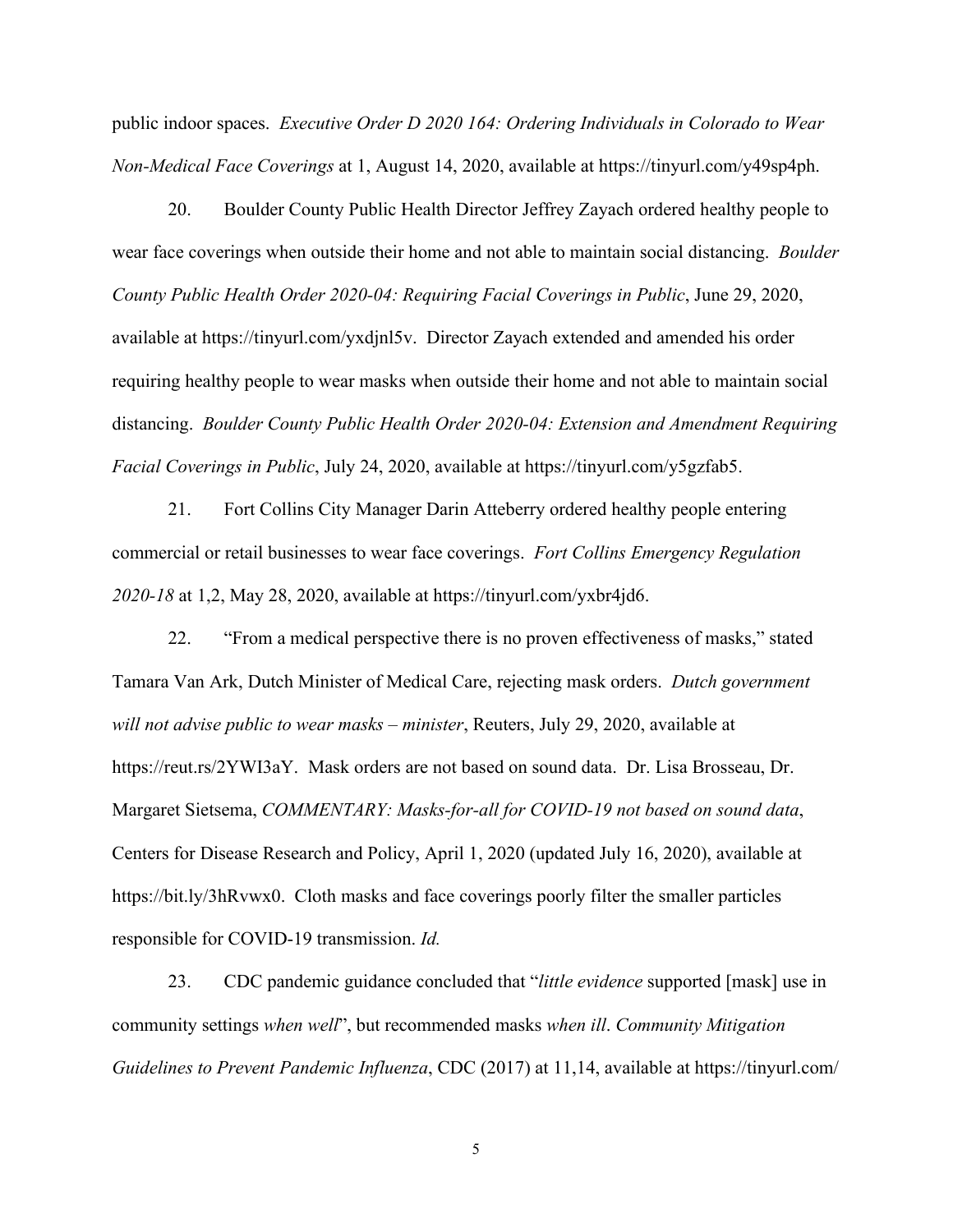wuwx7nz (emphasis added). World Health Organization (WHO) pandemic guidance concluded that, "There was no evidence that face masks are effective in reducing transmission of laboratory-confirmed influenza" but recommended masks only for *symptomatic* individuals. *Non-Pharmaceutical Public Health Measures for Mitigating the Risk and Impact of Epidemic and Pandemic Influenza* ) at 9,26, WHO (2019), available at https://tinyurl.com/qwm2npc (emphasis added).

24. Executive Order 138 orders non-medical face coverings. *Executive Order D 2020 138, supra*, at 1.

25. Boulder Public Health Order 2020-04 does not require medical face coverings but defines "face covering" as "a covering made of cloth, fabric, or other soft or permeable material". *Amended Boulder County Public Health Order 2020-04, supra*, at 4.

26. Fort Collins Emergency Regulation 2020-18 discourages medical face coverings and requires "a uniform piece of material that securely covers a person's nose and mouth and remains affixed in place … [including] but … not limited to, bandanas, medical masks, cloth masks and gaiters." *Emergency Regulation 2020-18* at 1, 3*.*

27. Surgical masks and cloth masks are not effective at reducing COVID-19 spread, according to the National Academies of Sciences. *Rapid Expert Consultation on the Effectiveness of Fabric Masks for the COVID-19 Pandemic* at 4, April 8, 2020, available at https://bit.ly/2Gs9sv5. Cloth masks can trap the virus and become a potential contamination source when masks become saturated with moisture. *Id.* at 4. Workers who wear cloth masks experience higher rates of influenza-like illness. *Id.* at 6. Cloth face masks will not protect the wearer against airborne transmissible infectious agents due to loose fit and lack of seal or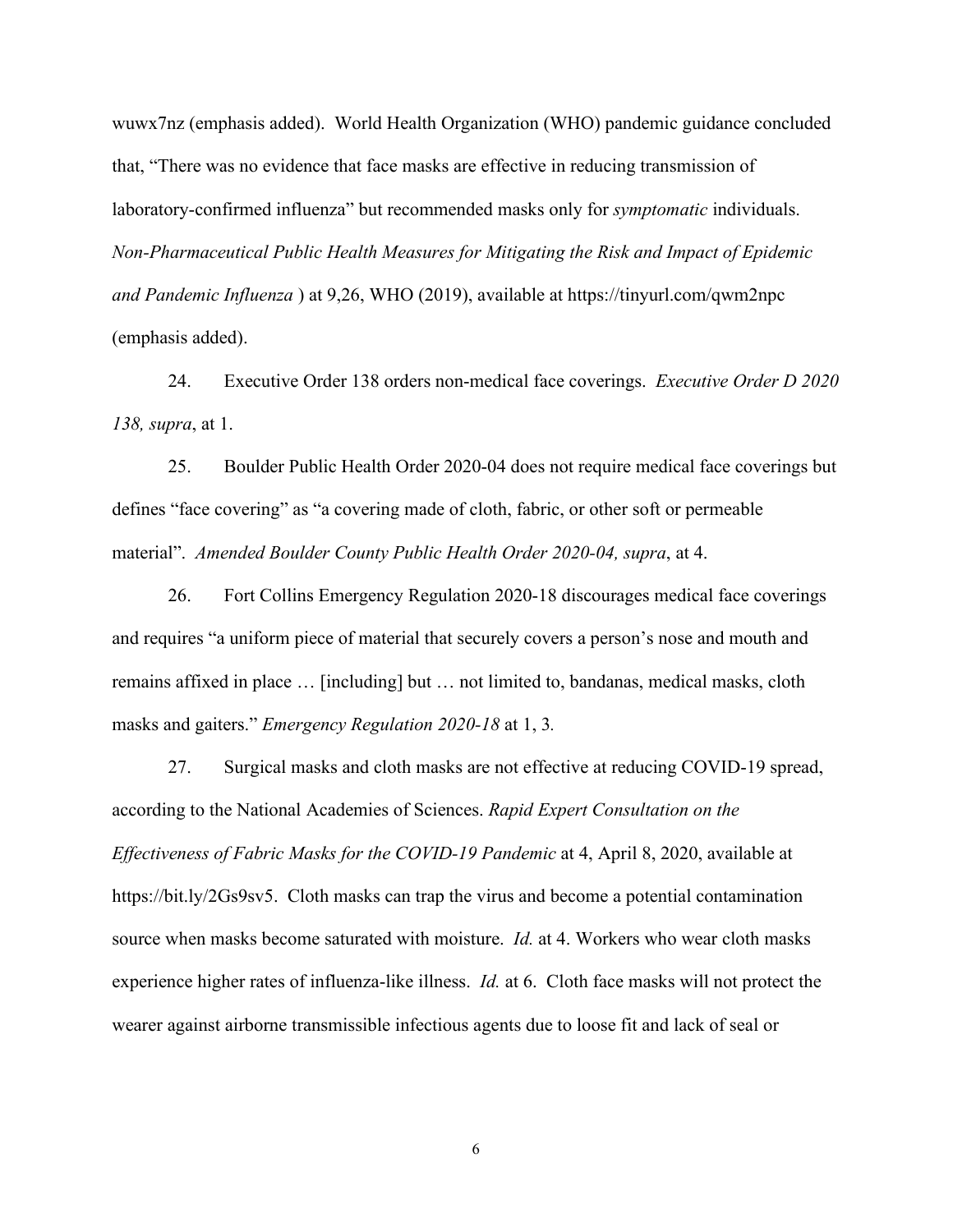inadequate filtration, according to the Occupational Safety and Health Administration (OSHA). *See*, https://www.osha.gov/SLTC/covid-19/covid-19-faq.html.

28. Executive Order 2020-138 claims that "widespread mask use is a low cost and highly effective way to reduce the spread of COVID-19 infections by as much as 65%". *Id.* at 1.

29. Boulder Public Health Order 2020-04 claims that "people can be infected with the COVID-19 virus and be asymptomatic yet still be contagious". *Public Health Order 2020-04*, *supra*, at 2. Amended Public Health Order 2020-04 claims that "people can be infected with the COVID-19 virus and be asymptomatic yet still be contagious." *Amended Public Health Order 2020-04*, *supra*, at 3.

30. Asymptomatic people rarely spread COVID-19, according to WHO epidemiologist Maria Van Kerkhove. *Jacqueline Howard, Coronavirus spread by asymptomatic people 'appears to be rare,' WHO official says*, CNN, June 9, 2020, available at https://cnn.it/3jA2VN6. Ms. Van Kerkhove is the WHO's technical lead for coronavirus response. *Id*. Real-world data demonstrates that asymptomatic spread is very rare, she maintained, after her comments triggered a backlash. Sarah Boseley, *WHO expert backtracks after saying asymptomatic transmission 'very rare',* The Guardian, June 9, 2020, available at https://bit.ly/3lIWf0Q. *Id.* She rejected claims of up to 40% asymptomatic spread because "those are from models". *Id*.

31. Cloth masks are ineffective for *asymptomatic* spread because they poorly filter aerosolized nanoparticles. They may be more effective for *symptomatic* individuals because they better filter larger respiratory droplets. *Rapid Expert Consultation on the Effectiveness of Fabric Masks*, at 4, 5 (emphasis added). However, "There is little evidence regarding the [potential] transmission [from] … asymptomatic or presymptomatic individuals with COVID-19". *Id.* at 6.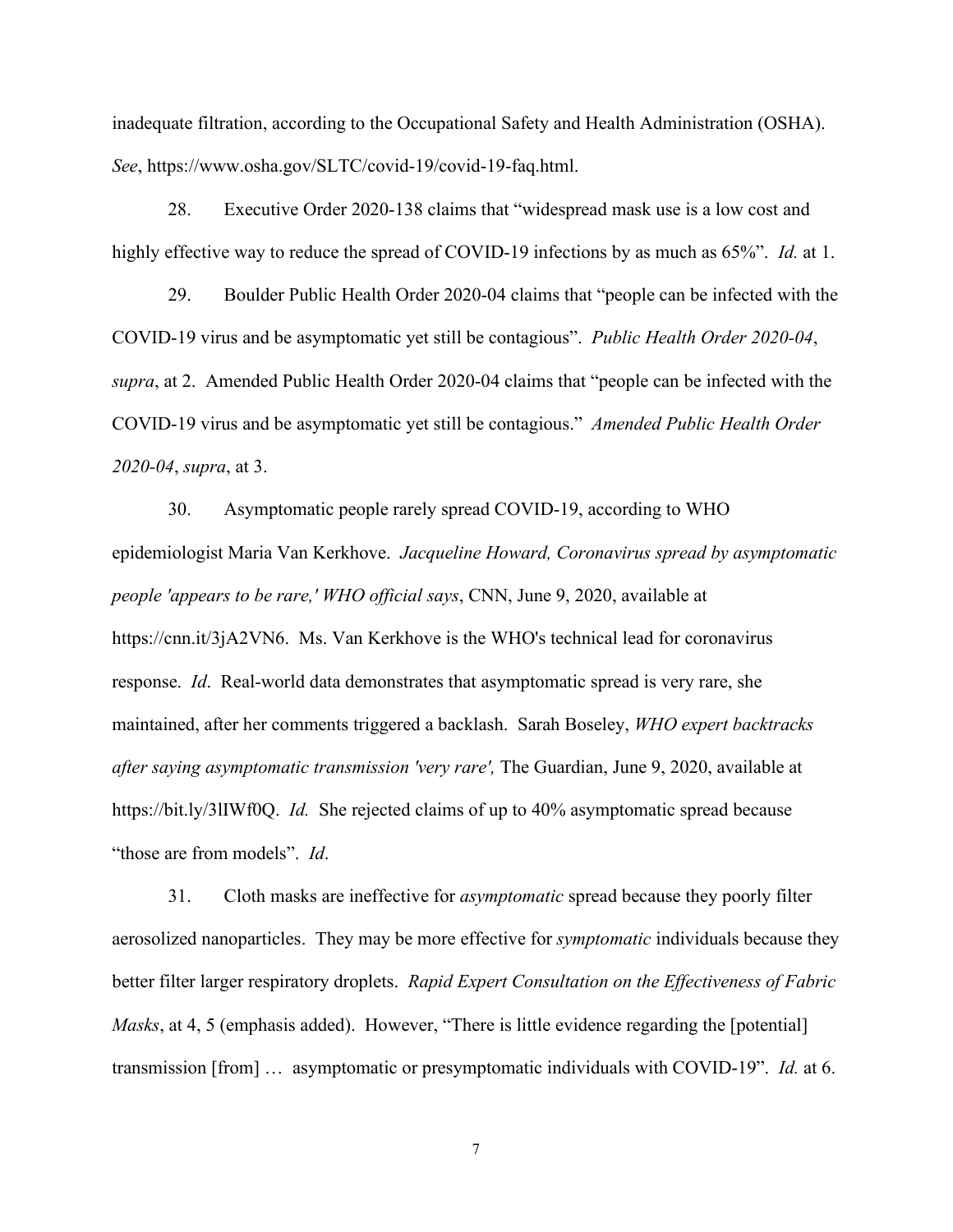32. There is little "information regarding whether masks offer any protection for a contact exposed to a symptomatic or asymptomatic patient," according to the CDC. *Public Health Guidance for Community-Related Exposure*, Centers for Disease Control, July 31, 2020, available at https://tinyurl.com/t7fnvba.

33. Executive Order 2020-138 makes exceptions to face covering requirements, including individuals seated at a food service establishment. *Executive Order D 2020 138*, *supra*, at 3.

34. Fort Collins Emergency Order 2020-18 makes exceptions to face covering requirements, including people eating or drinking at a restaurant. *Fort Collins Emergency Regulation 2020-18*, *supra*, at 2.

35. Executive Order 138 provides for civil and criminal penalties. *Executive Order D 2020 138*, *supra*, at 2.

36. Boulder Public Health Order 2020-04 threatens violators with criminal penalties, including fines and imprisonment. *Amended Boulder County Public Health Order 2020-04*, *supra*, at 5.

37. Fort Collins Emergency Regulation 2020-18 provides for criminal penalties against violators. *Fort Collins Emergency Regulation 2020-18*, *supra*, at 3.

38. People who refuse to wear masks are "selfish bastards", says Governor Polis. *Colorado Governor Calls Anti-Maskers 'Selfish Bastards', Extends COVID Orders*, Bryan Kirk, Newsweek, July 13, 2020, available at https://tinyurl.com/y52n85cp. He called Coloradans "stupid" for not wearing masks. *Polis: 'I'm calling on Coloradans not to be stupid'*, Andrew Kenney, The Durango Herald, July 28, 2020, available at https://tinyurl.com/yxunrotb.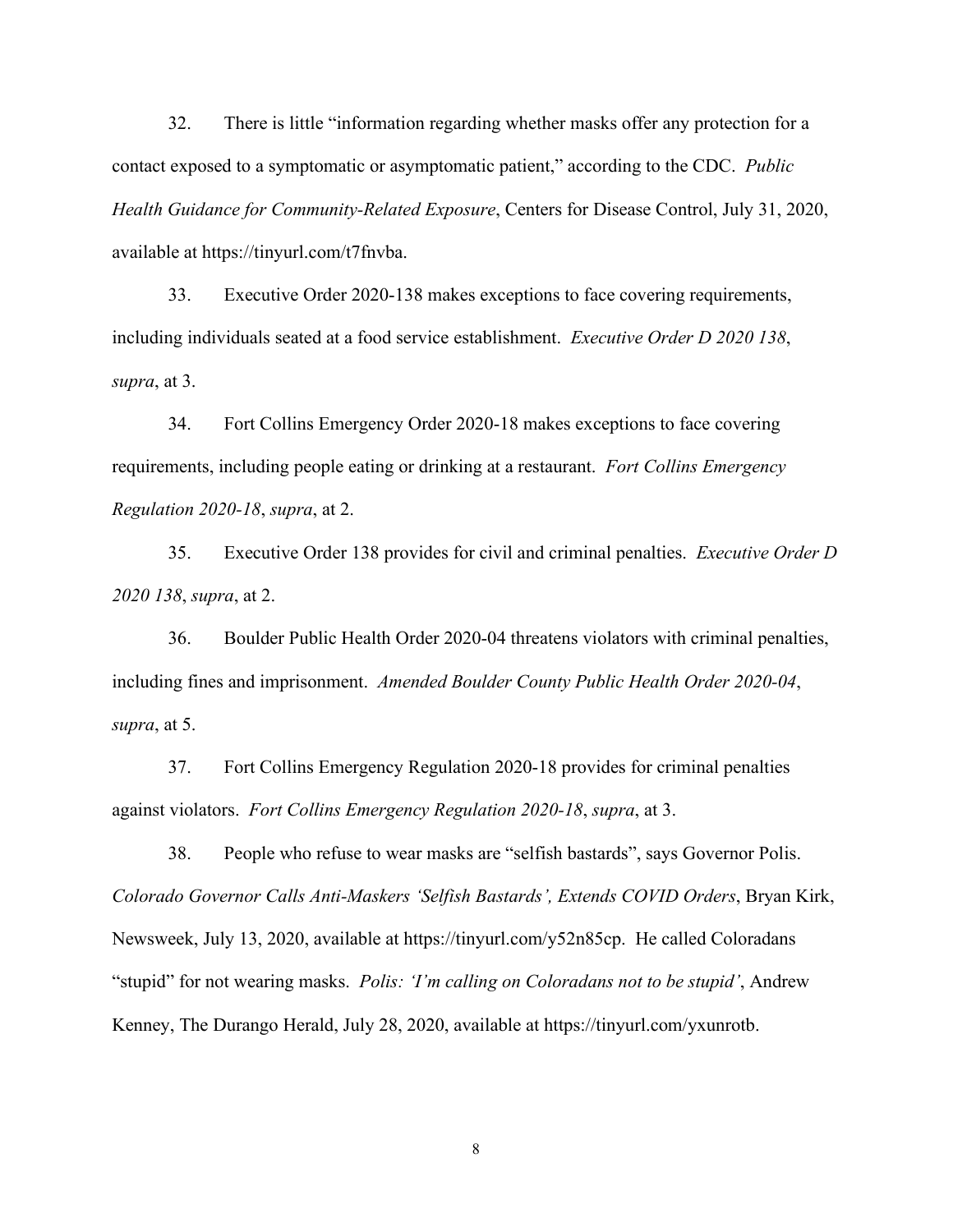#### **ARGUMENT**

#### **Mask Orders are Ineffective Against the Spread of COVID-19**

39. Plaintiffs reallege all preceding paragraphs as if fully set forth herein.

40. Forcing healthy uninfected individuals to wear face coverings is ineffective at reducing the spread of COVID-19. Healthy uninfected people pose no risk of spreading the virus because they are not infected with the virus.

41. Forcing healthy asymptomatic individuals to wear face coverings is ineffective at reducing the spread of COVID-19. Asymptomatic individuals pose negligible risk because the risk of asymptomatic spread is negligible. The required face coverings are ineffective against asymptomatic spread because they poorly filter the aerosols and nanoparticles associated with asymptomatic spread theory.

42. Forcing symptomatic individuals to wear face coverings may be effective at reducing the spread of COVID-19. Symptomatic people pose greater risk because they suffer symptoms of a respiratory virus. The masks may be effective at reducing symptomatic spread because they better filter the respiratory droplets associated with symptomatic spread.

43. Mask orders are ineffective at limiting the spread of COVID-19 because the required face coverings are ineffective for most people since most people are not infected or are asymptomatic, where face coverings are ineffective. However, face coverings may reduce spread by symptomatic individuals.

#### **Mask Orders Violate the Fundamental Right to Refuse Medical Treatment**

44. Plaintiffs reallege all preceding paragraphs as if fully set forth herein.

45. The U.S. Constitution includes no public health exception. The Court has upheld compulsory vaccination laws against constitutional challenges. *See*, Jacobson *v Massachusetts*,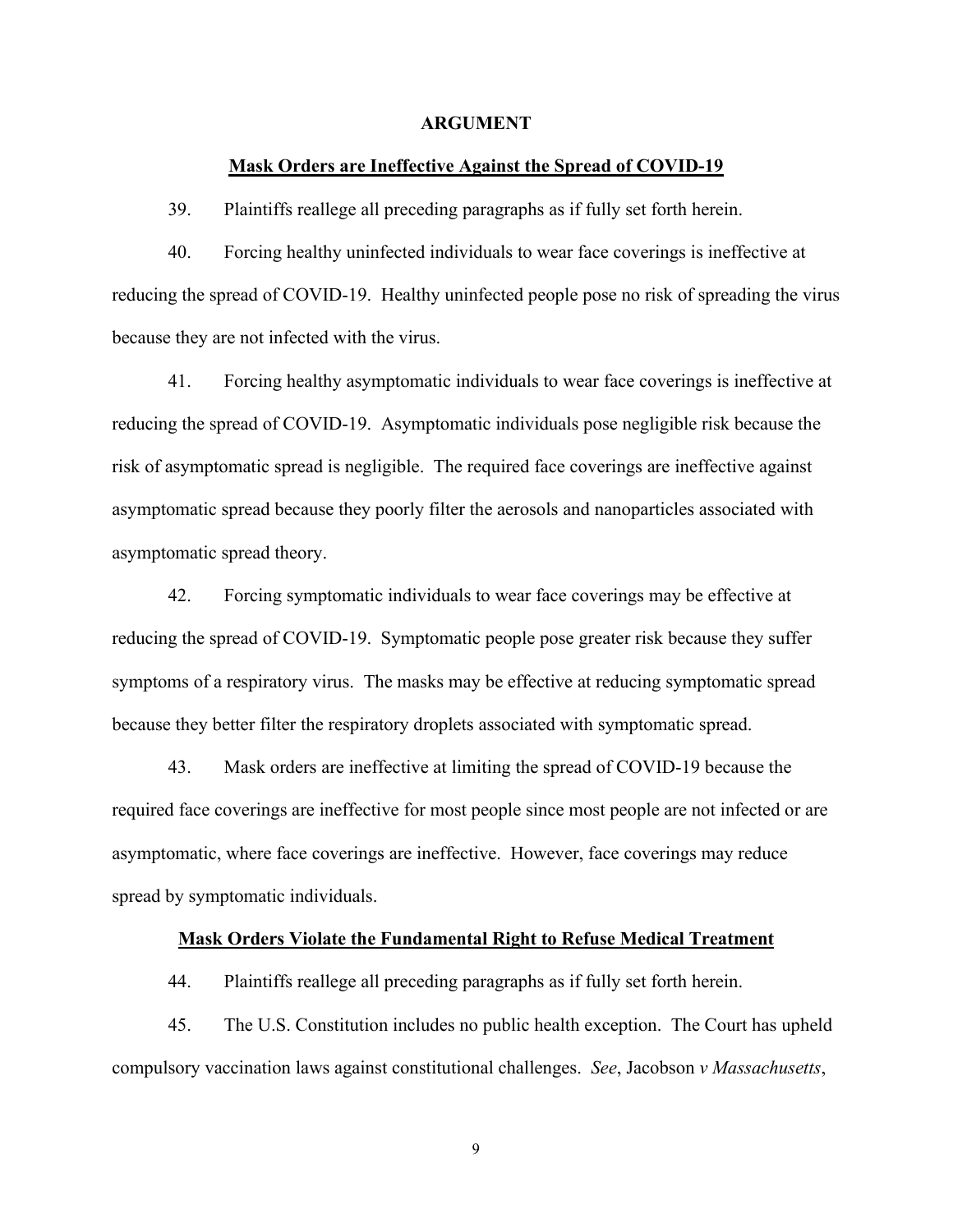197 U.S. 11 (1905) (smallpox vaccination was constitutional). While the Court in *Jacobson* deferred to legislative judgment, it warned that such laws might go so far beyond what is reasonably required as to compel the courts to interfere to protect people. *Id.* at 26. *Jacobson* predates Fourteenth Amendment incorporation doctrine. *See*, *e.g.*, *Gitlow v. New York*, 268 U.S. 652 (1925) (Fourteenth Amendment due process protects free speech against the states). *Jacobson* predates modern substantive due process. *See, e.g., Loving v. Virginia*, 388 U.S. 1,12 (1967) (Fourteenth Amendment protects due process fundamental right to marriage). The U.S. Constitution better protects fundamental rights than when *Jacobson* was decided.

46. Fifth and Fourteenth Amendment Due Process protects an individual's right to refuse unwanted medical treatment. *Cruzan v. Director, Missouri Dept. of Health*, 497 U.S. 261, 278 (1990). *Id.* at 278. A substantial infringement on the right to refuse medical treatment is subject to strict scrutiny and must be narrowly tailored to serve a compelling state interest. *Washington v. Glucksberg*, 521 U.S. 702, 766-767 (Souter, J. concurring) (1997).

47. Executive Order 138, Boulder Public Health Order 2020-04, and Fort Collins Emergency Regulation 2020-18 force people to wear medical devices. The Food, Drug, and Cosmetic Act ("FDCA") defines a medical "device" as "an instrument, apparatus, implement, machine, contrivance … or other similar or related article, including any component, part, or accessory, which is … intended for use in the diagnosis of disease or other conditions, or in the cure, mitigation, treatment, or prevention of disease, in man or other animals". 21 USC  $\S$ 321(h); *See also*, FDA's *How to Determine if Your Product is a Medical Device* (Dec. 16, 2019), available at https://tinyurl.com/y6ex6eqe. The defendants order the use of face coverings to prevent disease and cannot deny these are medical devices.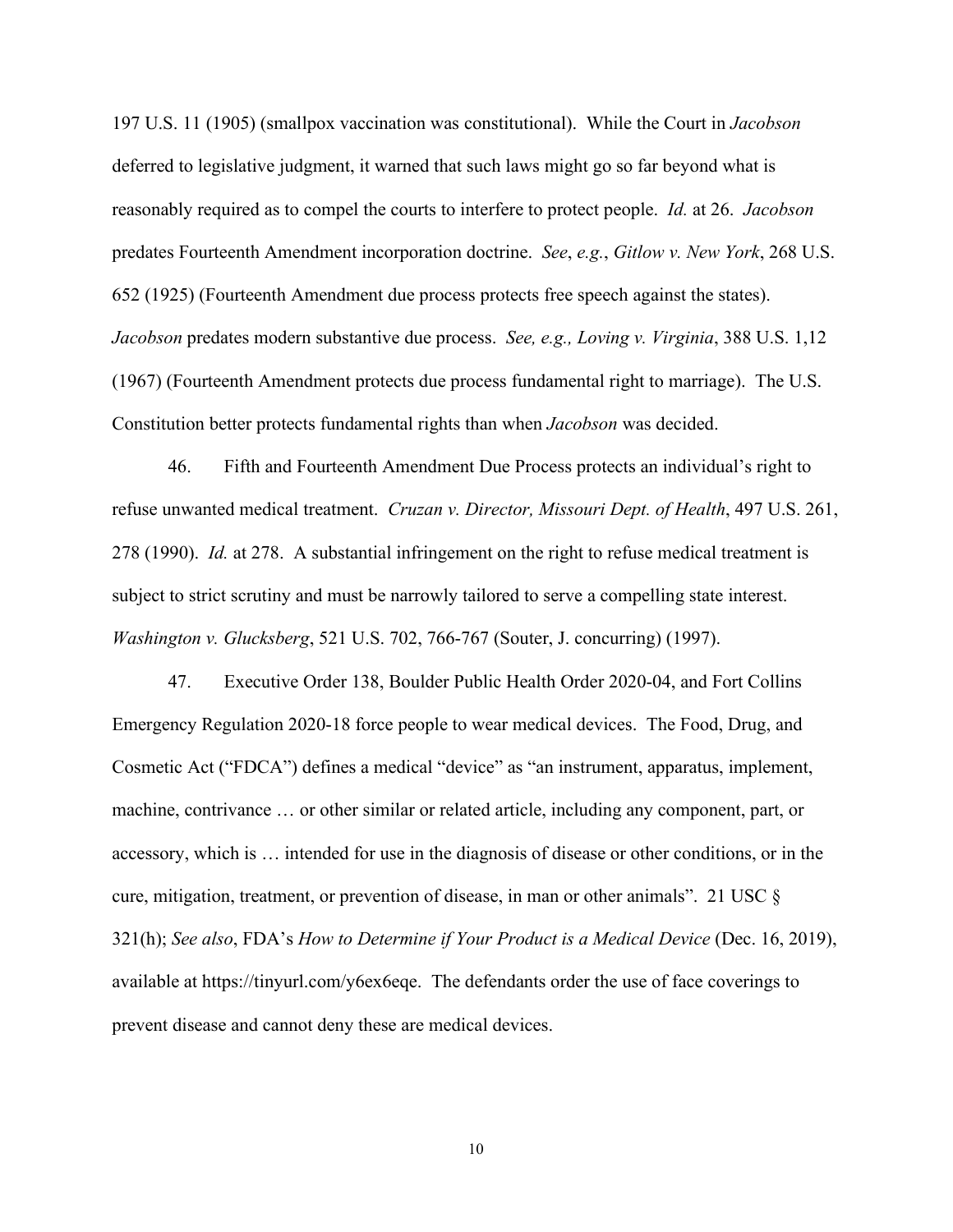48. Executive Order 138, Boulder Public Health Order 2020-04, and Fort Collins Emergency Regulation 2020-18 are forced medical treatment because laws that force individuals to wear medical devices to prevent disease are laws that force medical treatment. These devices are potentially harmful because they restrict breathing and increase the likelihood of flu-like illness. These laws force medical treatment that is unsafe and ineffective.

49. Executive Order 138, Boulder Public Health Order 2020-04, and Fort Collins Emergency Regulation 2020-18 violate the fundamental right to refuse medical treatment under Fifth and Fourteenth Amendment Due Process because they force health treatment on individuals without their consent. These orders deny the right to refuse medical treatment because they threaten violators with civil and criminal penalties, and because they deny individuals the ability to engage in commerce. These orders are presumptively unconstitutional, are subject to strict scrutiny, and cannot survive strict scrutiny.

#### **Mask Orders Cannot Survive Strict Scrutiny**

50. Plaintiffs reallege all preceding paragraphs as if fully set forth herein.

51. Laws subject to strict scrutiny must be narrowly tailored to serve a compelling state interest. *Washington v. Glucksberg*, *supra,* at 766-767. If a less restrictive alternative would serve the government's purpose, the government must use that alternative. *U.S. v. Playboy Entertainment Group, Inc.*, 529 U.S. 803, 813 (2000).

52. Laws that are overinclusive and regulate more than is necessary are not narrowly tailored. *Simon & Schuster, Inc. v. Members of New York State Crime Victims Bd*., 502 U.S. 105, 121 (1991).

53. Laws that are underinclusive and regulate less than is necessary are not narrowly tailored. *Arkansas Writers' Project, Inc. v. Ragland*, 481 U.S. 221 (1987). Underinclusiveness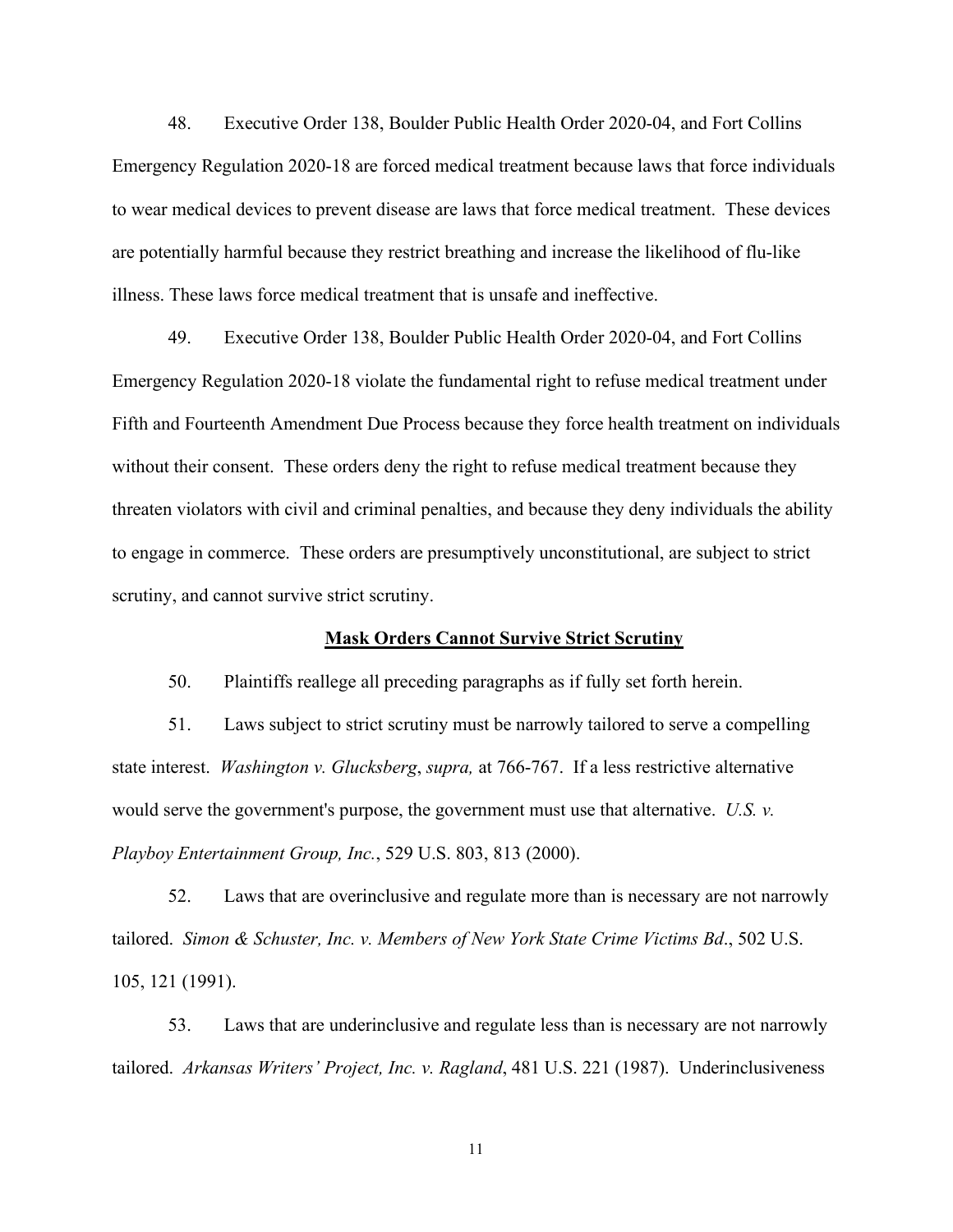raises doubts about whether the government is in fact pursuing the interest it invokes. *Williams-Yulee v. Florida Bar*, 575 U.S. 433, 448 (2015). Underinclusiveness can reveal that a law does not actually advance a compelling interest. *Id.* at 449.

54. Executive Order 138, Boulder Public Health Order 2020-04, and Fort Collins Emergency Regulation 2020-18 cannot survive strict scrutiny because they are not necessary to a compelling government interest and there are less restrictive means available. Further, these orders are not narrowly tailored because they are both overinclusive and underinclusive.

55. Executive Order 138, Boulder Public Health Order 2020-04, and Fort Collins Emergency Regulation 2020-18 are not necessary to a compelling government interest because they do not actually advance a compelling interest and there are less restrictive means available. The state's interest in stemming the epidemic is not advanced by forcing widespread use of ineffective masks to address negligible risks. A less restrictive and more effective means might require masks only for symptomatic individuals.

56. Executive Order 138, Boulder Public Health Order 2020-04, and Fort Collins Emergency Regulation 2020-18 are overinclusive because they sweep in more than required by sweeping in both healthy and symptomatic individuals without regard for risk and effectiveness. The vast majority are healthy or asymptomatic and pose a negligible risk that face coverings are ineffective against. These orders are overinclusive because forcing healthy individuals to wear ineffective masks is not required for the interest invoked.

57. Executive Order 138, Boulder Public Health Order 2020-04, and Fort Collins Emergency Regulation 2020-18 are underinclusive because they sweep in less than required. These orders force healthy individuals to wear face coverings to reduce asymptomatic spread but require a solution that is ineffective for the interest invoked and does not advance the interest of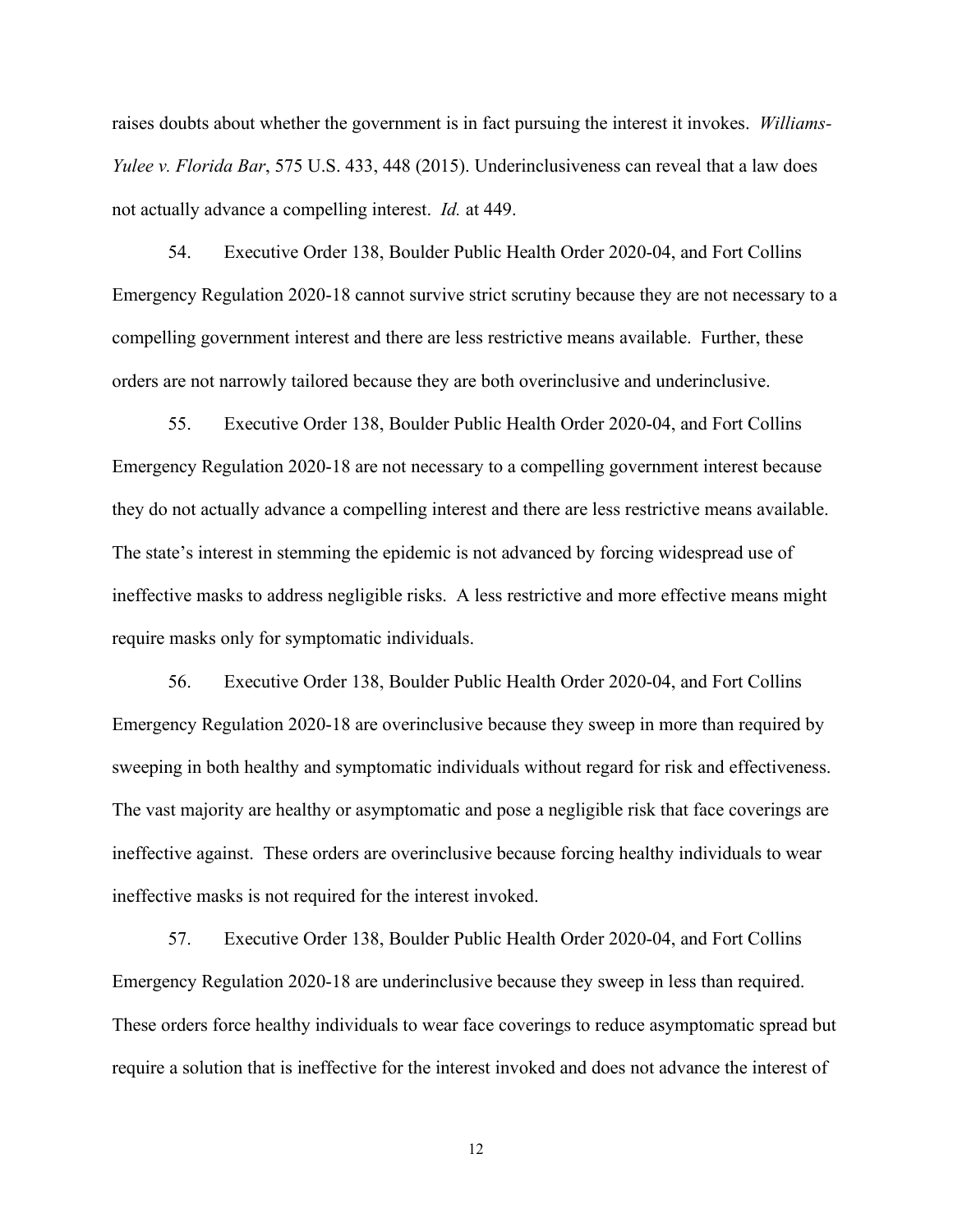stemming the epidemic. These orders are underinclusive, are not narrowly tailored, and do not serve a compelling government interest.

58. Executive Order 138 is underinclusive also because it sweeps in less than required by excluding risks that raise doubts whether the government is pursuing the interest it invokes. Executive Order 138 exempts individuals seated at food service establishments but not the same individuals going to or from their table. If individuals pose a risk while going to or from their table, they pose a greater risk while seated because exposure duration is greater, but they are exempted. Thus, Executive Order 138 is underinclusive, is not narrowly tailored, and does not serve a compelling government interest.

59. Fort Collins Emergency Regulation 2020-18 is underinclusive also because it sweeps in less than required by excluding risks that raise doubts about whether the government is pursuing the interest it invokes. Regulation 2020-18 exempts people participating in indoor gym recreational activities. If individuals pose a risk requiring face coverings in public indoor spaces, they pose a greater risk while exercising because they exhale more and breathe more deeply, but they are exempted. This exemption is underinclusive and does not advance the interest of stemming the epidemic. Thus, Regulation 2020-18 is underinclusive, is not narrowly tailored, and does not serve a compelling government interest.

#### **Mask Orders are Content-Based Restrictions that Violate Free Speech Protections**

60. Plaintiffs reallege all preceding paragraphs as if fully set forth herein.

61. The First Amendment prohibits the enactment of laws "abridging the freedom of speech." U.S. CONST., Amend. 1. Government has no power to restrict expression because of its message, its ideas, its subject matter, or its content. *Police Dept. of Chicago v. Mosley*, 408 U.S. 92, 95 (1972). A speech regulation targeted at specific subject matter is content based even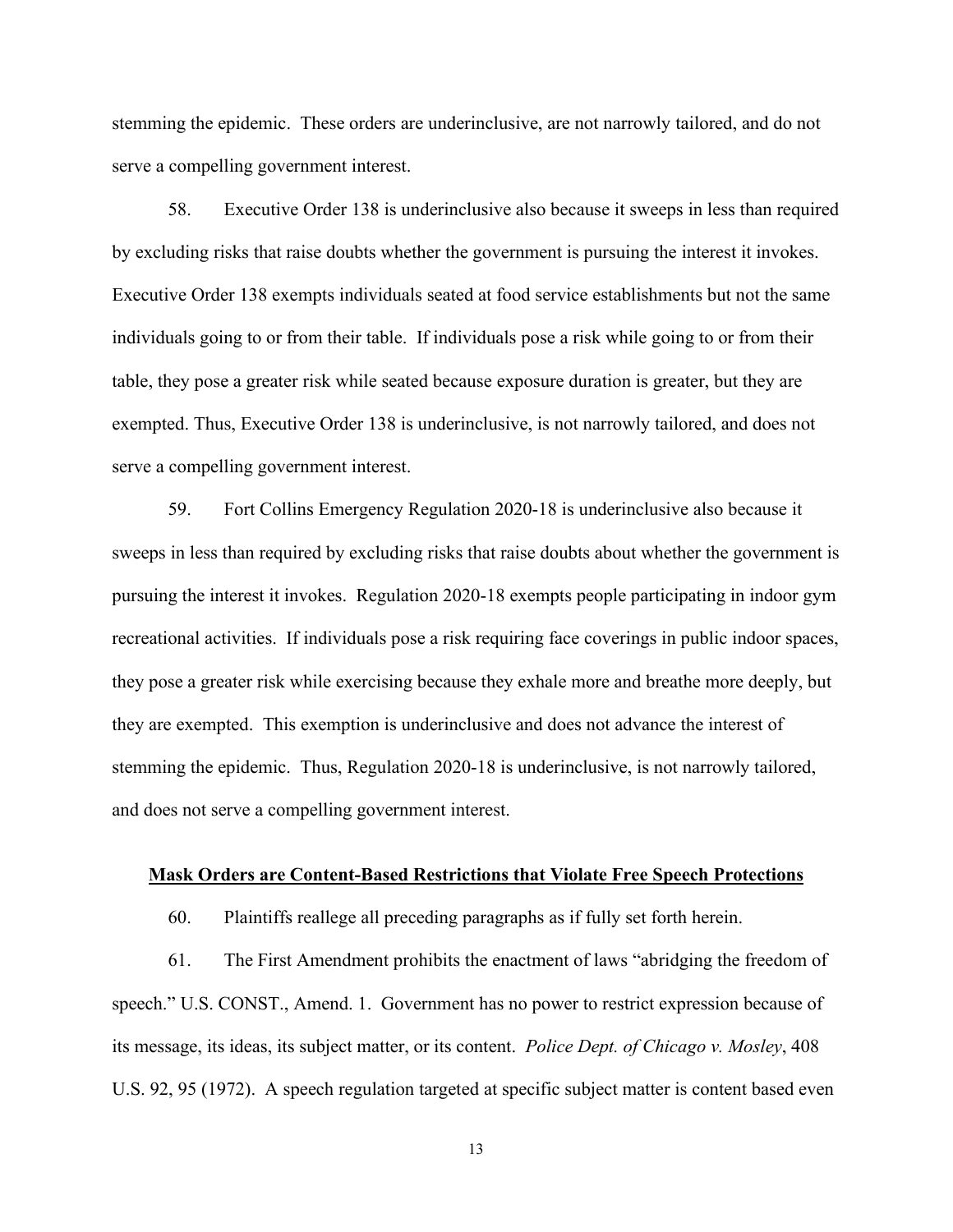if it does not discriminate among viewpoints. *Reed v. Town of Gilbert, Arizona*, 576 U.S. 155, 169 (2015). Innocent motives do not eliminate the danger of censorship presented by a facially content-based statute. *Reed*, at 167. Content-based speech regulation is presumptively unconstitutional and may be justified only if narrowly tailored to serve compelling state interests. *Simon & Schuster*, at 115, 118.

62. Executive Order 138, Boulder Public Health Order 2020-04, and Fort Collins Emergency Regulation 2020-18 are facially content-based speech restrictions that literally muzzle speech and facial expression by covering individuals' noses and mouths. These restrictions stifle protected nonverbal expression like smiling, frowning, and other important human communication. Mask orders punish this protected expression. These content-based speech restrictions are presumptively unconstitutional, are subject to strict scrutiny, and cannot survive strict scrutiny.

### **Mask Orders Violate First Amendment Protections Against Compelled Speech**

63. Plaintiffs reallege all preceding paragraphs as if fully set forth herein.

64. The First Amendment protects individuals against compelled speech. It protects the right to speak and the right to refrain from speaking. *Board of Education v. Barnette*, 319 U.S. 624, 645 (Murphy, J., concurring) (1943) (schools may not compel students to participate in the pledge of allegiance). The right to speak or refrain from speaking are components of "individual freedom of mind." *Id.*, at 637 (Jackson, J). The First Amendment protects an individual's right not to be the state's messenger. *Wooley v. Maynard*, 430 U.S. 705, 706 (1977) (Free speech forbids requiring individual to display ideological message on his private property for purpose of observation by public). Laws that compel speech are content-based regulation of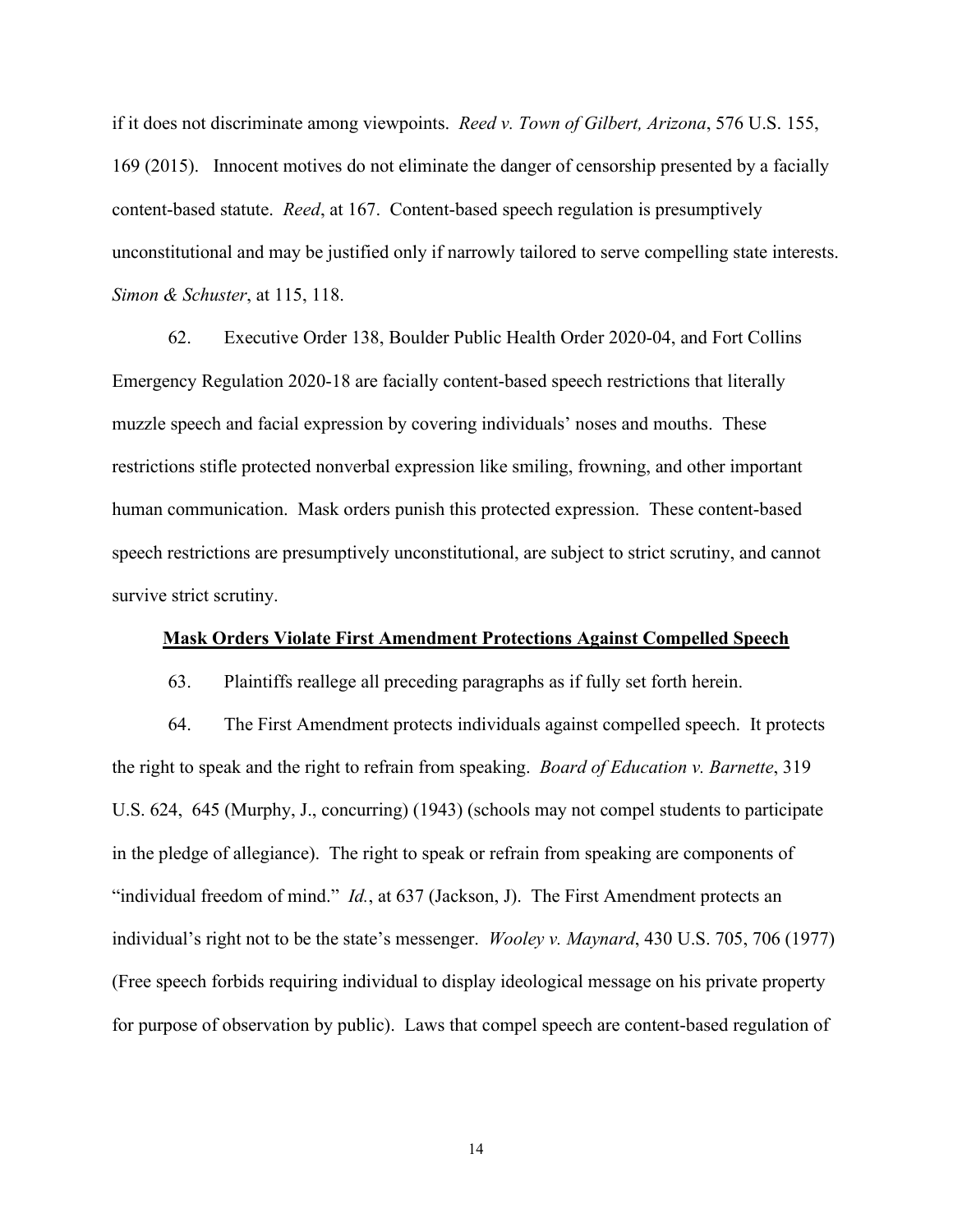speech that is presumptively unconstitutional and subject to strict scrutiny. *National Institutes of Family and Life Advocates v. Becerra*, 138 S. Ct. 2361, 2371 (2018).

65. Wearing a mask or refusing to wear one are express and implied speech and expression. Refusing to wear masks may express peaceful protest against mask orders. The defendants' mask orders close off dissent by criminalizing peaceful protest. *But see*, *Tinker v. Des Moines Independent Community School District*. 393 U.S. 503 (invalidating regulation prohibiting wearing black armbands to school as protest). Wearing a mask may express "you care", are not "stupid", and are not a "selfish bastard". Masks are also symbolic speech that communicate implied messages that masks are necessary and effective.

66. The state cannot force healthy individuals to wear ineffective masks just as it cannot force individuals to pledge allegiance to the flag. These masks are symbolic speech no less than saluting the flag is symbolic speech. The state cannot force individuals to display messages on their face for public observation just as they cannot require individuals to display ideological messages on their private property for public observation. The state cannot punish the dissenting speech of refusing to wear a mask as protest just as they cannot punish the dissenting speech of wearing a black armband to school as protest.

67. Executive Order 138, Boulder Public Health Order 2020-04, and Fort Collins Emergency Regulation 2020-18 are content-based speech regulations that are presumptively unconstitutional, subject to strict scrutiny, and cannot survive strict scrutiny.

#### **Plaintiffs Have Standing to Challenge First Amendment Free Speech Violations**

68. Plaintiffs have standing to challenge these orders for First Amendment free speech violations because they suffer injury-in-fact from their enforcement. Plaintiffs are permitted to challenge laws infringing on free expression whether their own rights of free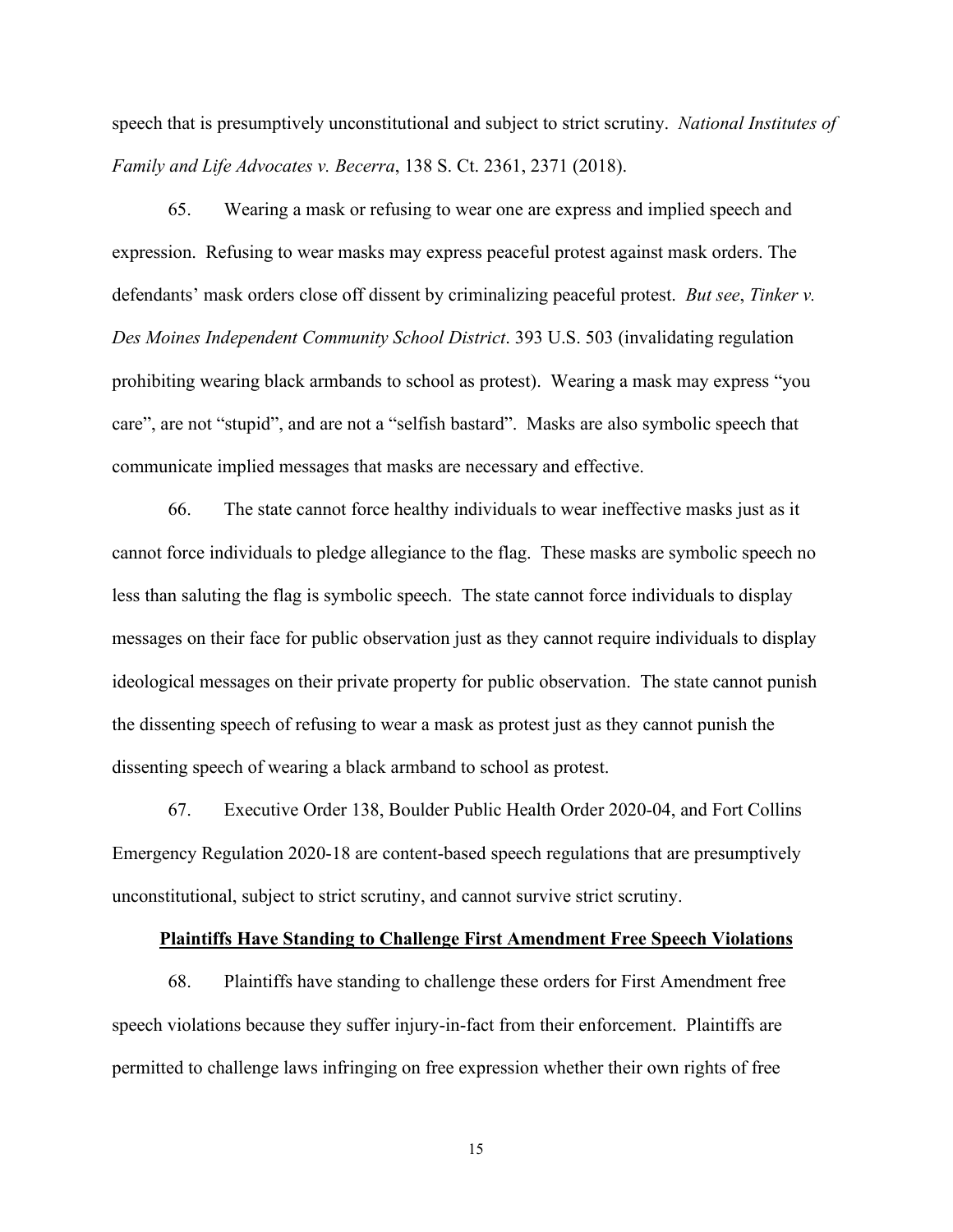expression are violated, because those laws very existence may cause others not before the court to refrain from constitutionally protected speech or expression. *Broadrick v. Oklahoma*, 413 U.S. 601, 612 (1973).

#### **Plaintiffs Are Entitled to Injunctive Relief**

69. Plaintiffs reallege all preceding paragraphs as if fully set forth herein.

70. Plaintiffs have no adequate remedy at law and will suffer serious and irreparable harm to their constitutional rights unless Defendants are enjoined from enforcing these orders.

71. The injury to plaintiffs' Constitutional rights by enforcement of these orders outweighs any injury sustained by Defendants as a result of injunctive relief because enforcement of unprecedented face covering orders on the healthy has no public health benefit.

72. Injunctive relief would not adversely affect public policy or the public interest because enforcement of unprecedented face covering orders on the healthy has no public health benefit.

### **COUNT I**

## (*Executive Order D 2020-138 Violates First Amendment Free Speech Protections Against Compelled Speech*)

1. Plaintiffs reallege all preceding paragraphs as if fully set forth herein.

2. For the reasons stated, Executive Order D 2020-138 is compelled speech that

violates First Amendment free speech protections and cannot survive strict scrutiny.

3. For the reasons stated, plaintiffs have standing to challenge these orders for First Amendment free speech violations.

#### **COUNT II**

(*Boulder Public Health Order 2020-04 Violates First Amendment Free Speech Protections Against Compelled Speech*)

1. Plaintiffs reallege all preceding paragraphs as if fully set forth herein.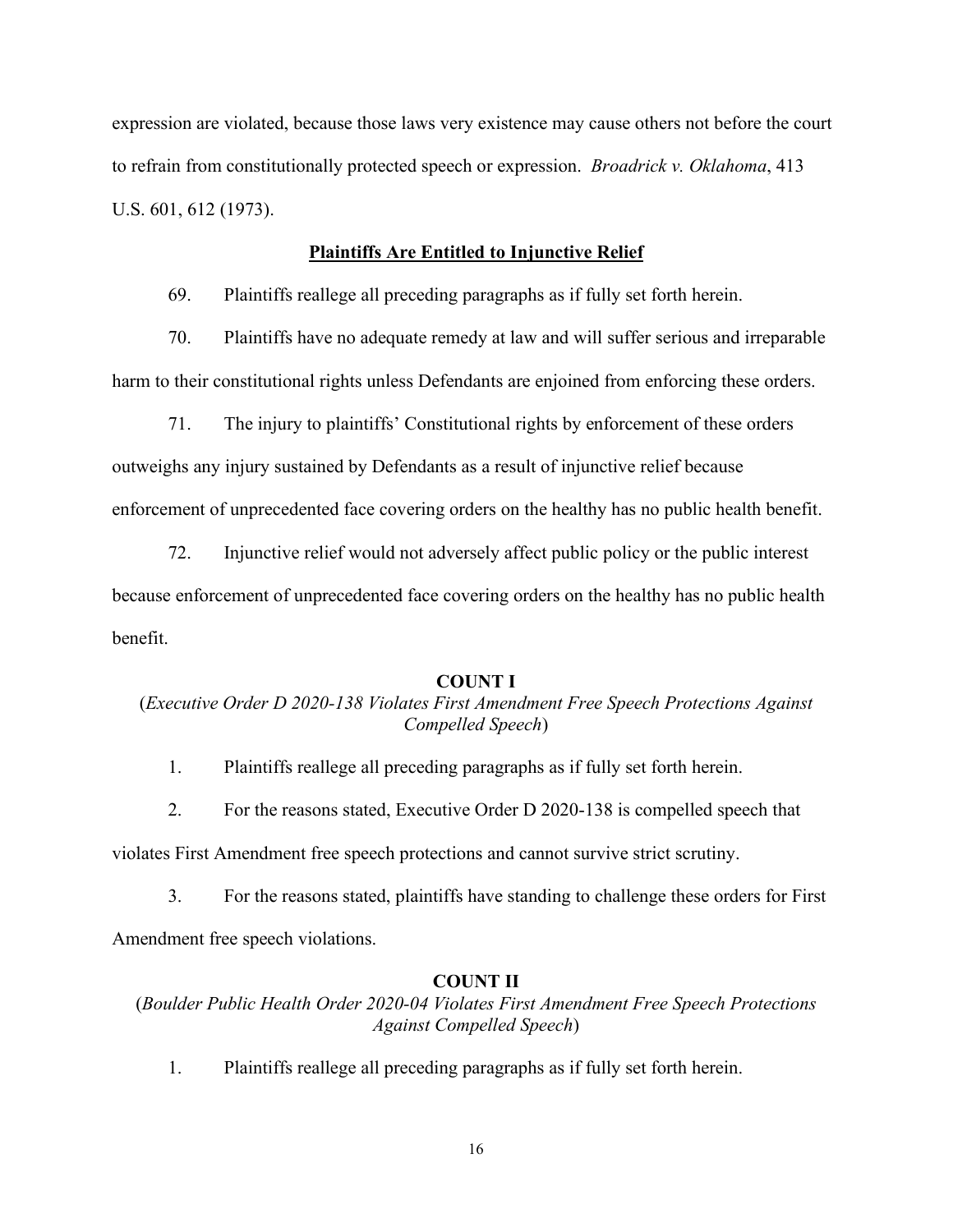2. For the reasons stated, Public Health Order 2020-04 is compelled speech that

violates First Amendment free speech protections and cannot survive strict scrutiny.

3. For the reasons stated, plaintiffs have standing to challenge these orders for First

Amendment free speech violations.

## **COUNT III**

# (*Fort Collins Emergency Regulation 2020-18 Violates First Amendment Free Speech Protections Against Compelled Speech*)

- 1. Plaintiffs reallege all preceding paragraphs as if fully set forth herein.
- 2. For the reasons stated, Regulation 2020-18 is compelled speech that violates First

Amendment free speech protections and cannot survive strict scrutiny.

3. For the reasons stated, plaintiffs have standing to challenge these orders for First Amendment free speech violations.

### **COUNT IV**

(*Executive Order D 2020-138 is a Content-Based Restriction that Violates First Amendment Free Speech Protections*)

- 1. Plaintiffs reallege all preceding paragraphs as if fully set forth herein.
- 2. For the reasons stated, Executive Order D 2020-138 is a content-based restriction

that violates First Amendment free speech protections and cannot survive strict scrutiny.

3. For the reasons stated, plaintiffs have standing to challenge these orders for First

Amendment free speech violations.

## **COUNT V**

# (*Boulder Public Health Order 2020-04 is a Content-Based Restriction that Violates Free Speech Protections*)

- 1. Plaintiffs reallege all preceding paragraphs as if fully set forth herein.
- 2. For the reasons stated, Public Health Order 2020-04 is a content-based restriction

that violates First Amendment free speech protections and cannot survive strict scrutiny.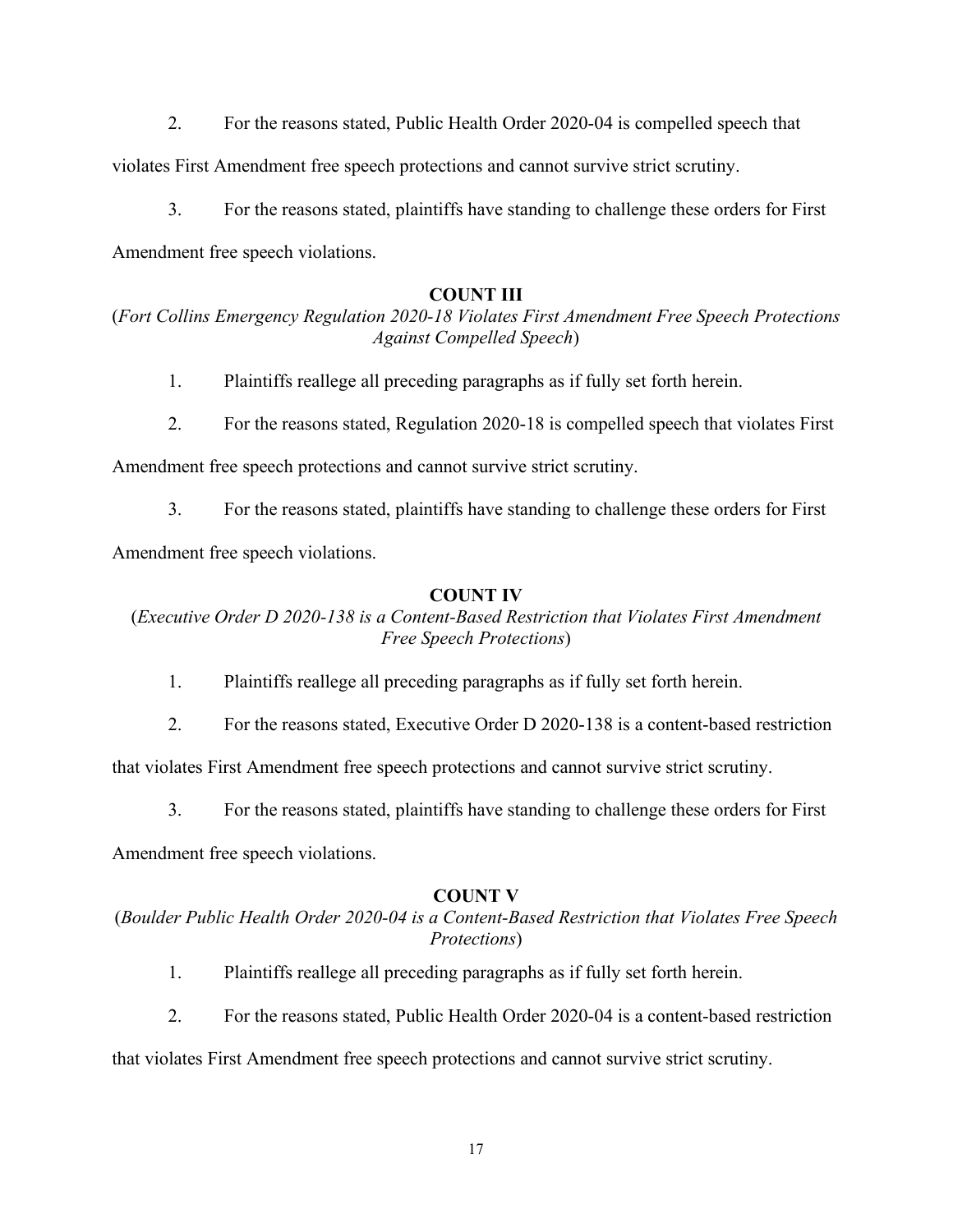3. For the reasons stated, plaintiffs have standing to challenge these orders for First Amendment free speech violations.

# **COUNT VI**

(*Fort Collins Emergency Regulation 2020-18 is a Content-Based Restriction that Violates Free Speech Protections*)

- 1. Plaintiffs reallege all preceding paragraphs as if fully set forth herein.
- 2. For the reasons stated, Regulation 2020-18 is a content-based restriction that

violates First Amendment free speech protections and cannot survive strict scrutiny.

3. For the reasons stated, plaintiffs have standing to challenge these orders for First

Amendment free speech violations.

# **COUNT VII**

(*Executive Order D 2020-138 Violates the Fundamental Right to Refuse Healthcare Protected by Fifth and Fourteenth Amendment Due Process*)

- 1. Plaintiffs reallege all preceding paragraphs as if fully set forth herein.
- 2. For the reasons stated, Executive Order D 2020-138 violates the Fundamental

right to refuse healthcare protected by Fifth and Fourteenth Amendment Due Process and cannot

survive strict scrutiny.

3. Plaintiffs have standing to challenge these orders for Fifth and Fourteenth

Amendment violations because they suffer injury-in-fact from their enforcement.

## **COUNT VIII**

(*Boulder Public Health Order 2020-04 Violates the Fundamental Right to Refuse Healthcare Protected by Fifth and Fourteenth Amendment Due Process*)

- 1. Plaintiffs reallege all preceding paragraphs as if fully set forth herein.
- 2. For the reasons stated, Public Health Order 2020-04 violates the Fundamental

right to refuse healthcare protected by Fifth and Fourteenth Amendment Due Process and cannot survive strict scrutiny.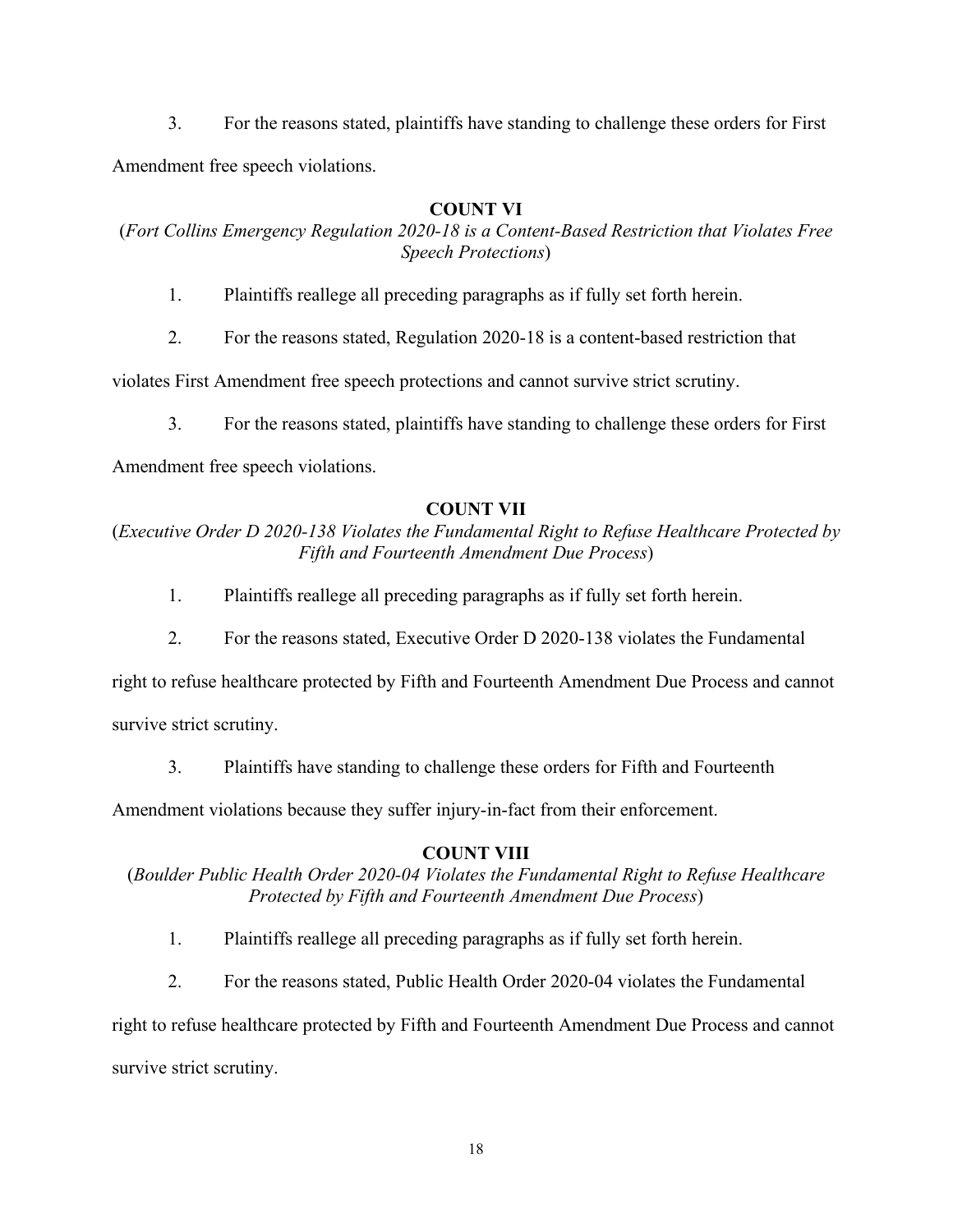3. Plaintiff Mark Milliman has standing to challenge this order for Fifth and Fourteenth Amendment due process violations because he suffers injury-in-fact from its enforcement.

### **COUNT IX**

## (*Fort Collins Emergency Regulation 2020-18 Violates the Fundamental Right to Refuse Healthcare Protected by Fifth and Fourteenth Amendment Due Process*)

1. Plaintiffs reallege all preceding paragraphs as if fully set forth herein.

2. For the reasons stated, Regulation 2020-18 violates the Fundamental right to refuse healthcare protected by Fifth and Fourteenth Amendment Due Process and cannot survive strict scrutiny.

3. Plaintiff Donna Walter has standing to challenge this order for Fifth and

Fourteenth Amendment due process violations because she suffers injury-in-fact from its enforcement.

### **PRAYER FOR RELIEF**

WHEREFORE, Plaintiffs ask this Court to enter a judgement in their favor and provide the following relief:

- a. A declaratory judgment declaring that Executive Order D 2020-138 violates First Amendment free speech protections against compelled speech.
- b. A declaratory judgment declaring that Boulder County Public Health Order 2020-04 violates First Amendment free speech protections against compelled speech.
- c. A declaratory judgment declaring that Fort Collins Emergency Regulation FC-2020-08 violates First Amendment free speech protections against compelled speech.
- d. A declaratory judgment declaring that Executive Order D 2020-138 is a content-based restriction that violates First Amendment free speech protections.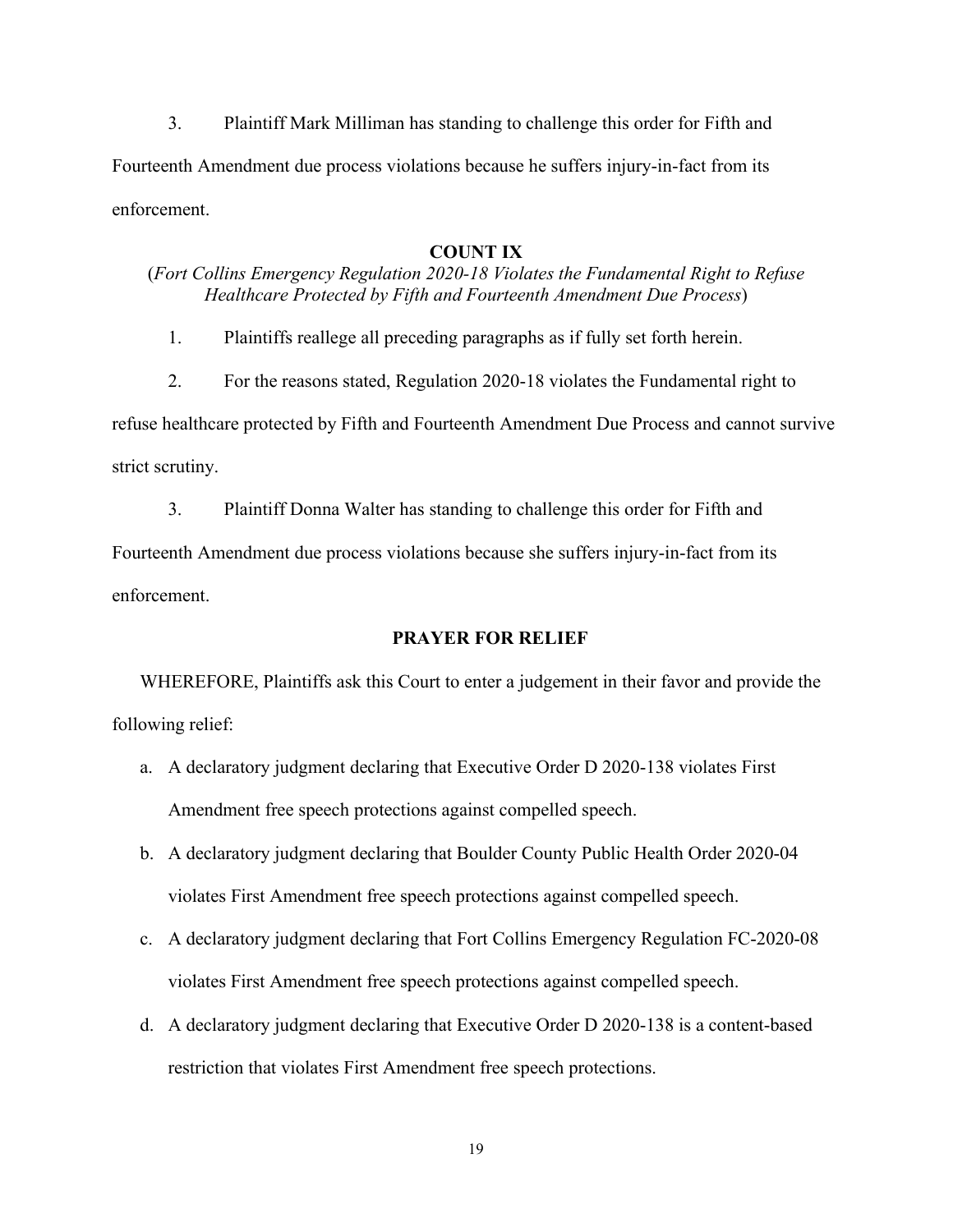- e. A declaratory judgment declaring that Boulder County Public Health Order 2020-04 is a content-based restriction that violates First Amendment free speech protections.
- f. A declaratory judgment declaring that Fort Collins Emergency Regulation 2020-18 is a content-based restriction that violates First Amendment free speech protections.
- g. A declaratory judgment declaring that Executive Order D 2020-138 violates the fundamental right to refuse healthcare protected by Fifth and Fourteenth Amendment due process.
- h. A declaratory judgment declaring that Boulder County Public Health Order 2020-04 violates the fundamental right to refuse healthcare protected by Fifth and Fourteenth Amendment due process.
- i. A declaratory judgment declaring that Fort Collins Emergency Regulation 2020-18 violates the fundamental right to refuse healthcare protected by Fifth and Fourteenth Amendment due process.
- j. A permanent injunction prohibiting the Governor from implementing, administering, and enforcing Executive Order D 2020-138.
- k. A permanent injunction prohibiting Boulder County Public Health Executive Director Jeffrey J. Zayach and Boulder County Public Health from implementing, administering, and enforcing Public Health Order 2020-04.
- l. A permanent injunction prohibiting Fort Collins City Manager Darin Atteberry and the City of Fort Collins from implementing, administering, and enforcing Emergency Regulation 2020-18.
- m. An order requiring Defendants to pay Plaintiffs' reasonable attorney's fees, including litigation expenses and costs; and